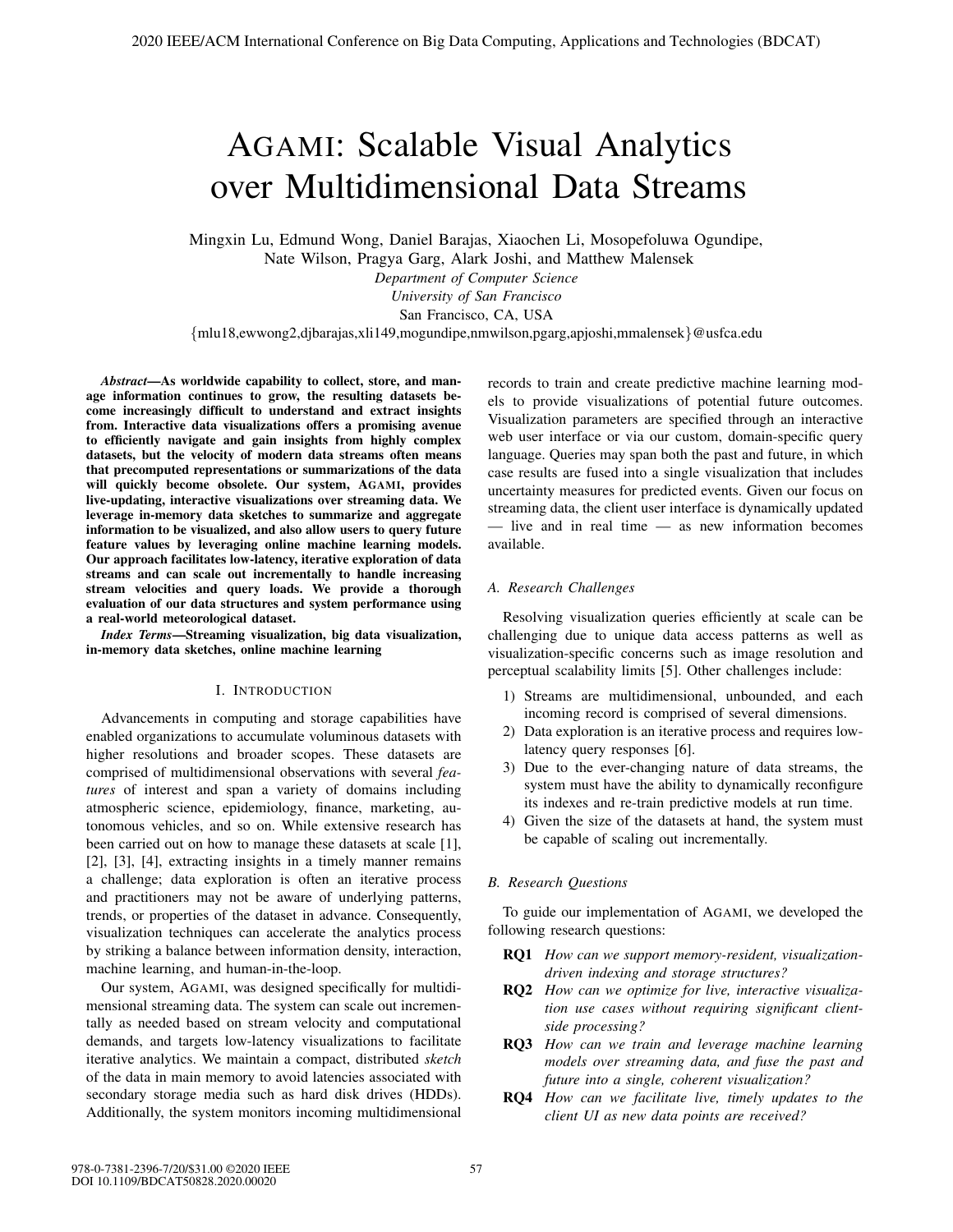# *C. Overview of Approach*

AGAMI is modular and based on a microservice architecture. The system consists of several distributed components that can be provisioned based on the use case(s) of the particular deployment (dataset size, ideal response time, hardware capabilities, etc.). Each component can be scaled up or down depending on stream velocity and/or query load. Two distributed, in-memory data sketches are deployed in a clustered setting to provide retrieval functionality: the *SpaceTime Sketch* and the *Predictive Sketch*, providing past and forecasted feature values for visualizations. The client-side user interface is interactive, web-based with live updates, and enables both targeted and iterative exploration over the data.

# *D. Contributions*

AGAMI is designed to scale out to handle large datasets and hundreds of concurrent users while providing live-updating, interactive visualizations for analysis. Our SpaceTime Sketch was designed specifically for aggregating and indexing data for visualization purposes. Instead of building an index based on one or more primary keys with records encoded as tabular rows, unique SpaceTime Sketches are maintained for each feature that can be efficiently joined in parallel. This is wellaligned with real-world visualization use cases; instead of retrieving and filtering rows that contain every feature (which could number in the tens or hundreds), only the features of interest are retrieved directly and joined to produce a visualization. Our Predictive Sketch automates the creation of online machine learning models that seamlessly integrate with query results; we allow queries that span from the past into the future to produce a single, integrated visualization with uncertainty measures. Queries are defined either with our userfriendly web UI or with our domain-specific query language. Instead of producing a server-side raster image, a *visualization specification* provides instructions and metadata that the client uses to produce an interactive representation of the data.

# II. RELATED WORK

# *A. Progressive Analytics for Big Data*

In the field of data visualization of massive datasets, there have been various research developments that facilitate realtime querying of big data [7], [8], cubes for data processing and interactive visualization [9], [10], and progressive analytics [11]. There have been recent contributions [12] that address challenges related to exploring high-dimensional data using progressive analytics. Turkay et al. [12] also provide a set of design recommendations for high-dimensional online analysis using PCA or clustering.

*Interaction and Latency in Progressive Systems*: Recently, there has been further exploration of the impact of latency [6] on an analyst's ability to use such progressive analyticsbased systems. Zgraggen et al. [13] found that analysts were able to use progressive systems *effectively* when results were presented either "instantaneously" or "progressive." They measured the impact by exploring the "insight discovery rates and dataset coverage."

*Incremental Visualization*: Fisher et al. [14] presented the "sampleAction" system that facilitates exploration of petabyte sized data through the results of approximate visualizations based on increasingly larger sample queries for fast analysis. Rahman [15] use "online sampling-based schemes" to allow fast exploration of data as it updates visualizations. They find and highlight "salient" features in the data earlier in the process and fill in more details incrementally.

*On-the-fly optimizations for interactive exploration*: Satyanarayan et al. [16] introduced *Reactive Vega* that uses the declarative visualization paradigm to create dataflow graphs. These dataflow graphs are created and updated at runtime to optimize performance for interactive data analysis on streaming data. Battle et al. [17] demonstrate pre-fetching data "tiles" to facilitate seamless exploration for users with a lightweight client. Their system performs caching based on user exploration traits and data characteristics. Bikakis et al. [18] present a aggregation-based framework that facilitates hierarchical navigation / exploration of large streaming data. They introduce a "lightweight tree-based structured which can be efficiently constructed on-the-fly for a given set of data."

# *B. Systems and Algorithms*

Synopsis [19] distributes hierarchical, tree-based summary sketches as a "forest of trees" across processing resources to enable scalable query-based analysis of streaming data. While the partitioning scheme in Synopsis is well-suited for analyzing arbitrary spatiotemporal bounds, querying individual features in aggregate for visualization requires broadcasting to the entire cluster and traversing each tree to locate relevant data.

Wasay et al. [20] explore the possibility of caching "basic aggregates" to facilitate rapid exploratory statistical analysis. Basic aggregates are stored in an in-memory data structure and are reused for common statistical measures.

Most systems designed for storing large datasets, such as HDFS [1] and Apache Cassandra [2] persist data to secondary storage, i.e., hard disk drives. In-memory, distributed storage platforms including Redis [21] or MongoDB [22] generally represent records using predefined data structures with full resolution; in contrast, AGAMI is an in-memory, distributed store of visualization-specific aggregates. This avoids the high latencies associated with hard disk I/O while conserving memory.

Many distributed batch processing systems are well-suited for producing offline visualizations over petascale datasets, such as Hadoop [23], Spark [3], or Flink [4]. Both Spark and Flink also provide streaming capabilities, allowing visualizations to be produced over collections of records (windows) or when certain conditions are met. Combined with a computational notebook and declarative DataFrame API (e.g., Jupyter Notebooks and Spark SQL), users can query and visualize their data interactively. However, a limited amount of fullresolution records can be stored in memory by these systems, and the client hosting the interactive notebook often must perform significant processing to produce the final visualization.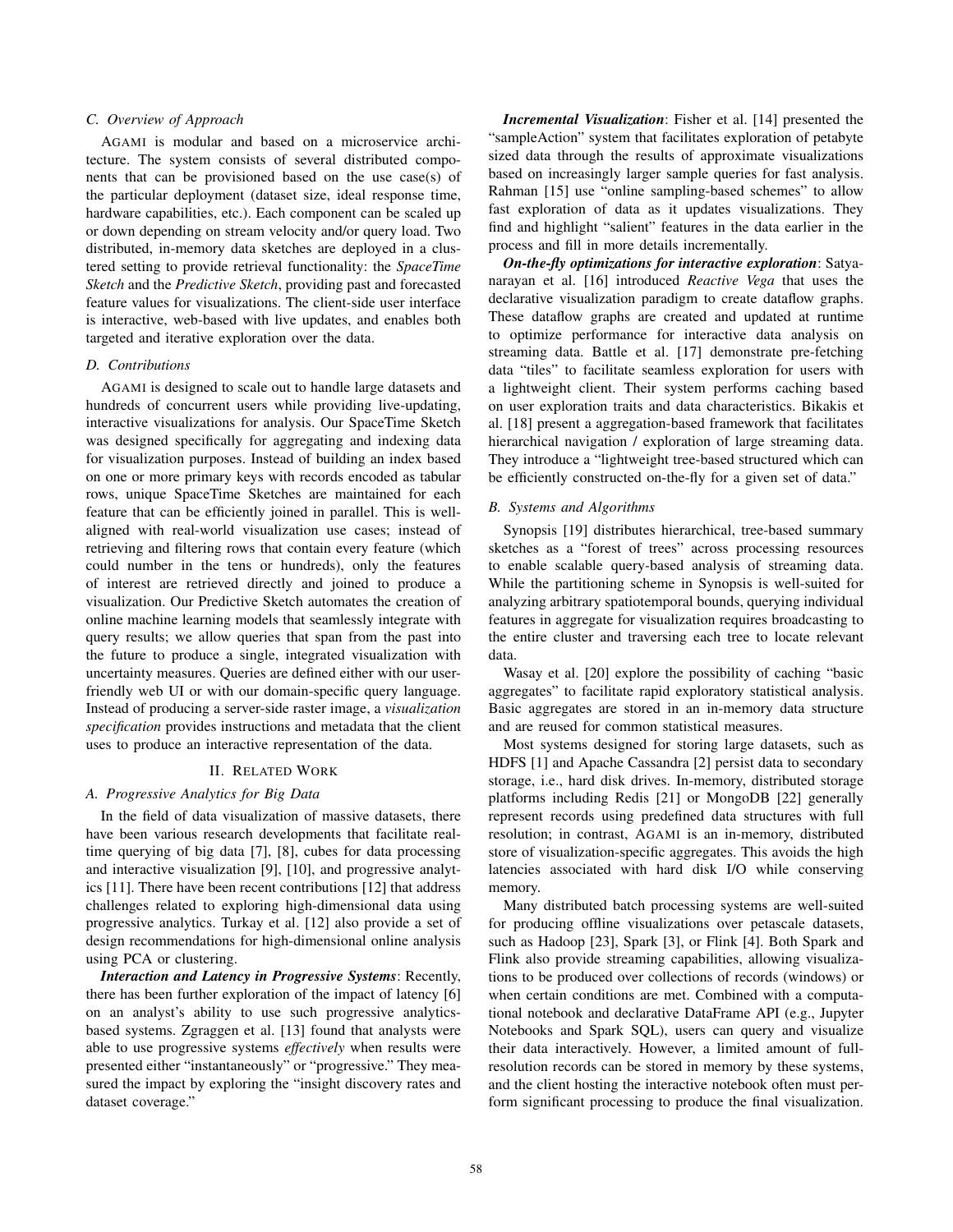

Fig. 1. AGAMI architecture. *Emitters* represent stream sources, which are consumed by *Stream Routers*. Stream routers partition incoming records based on the features they contain, and forward the feature values to their respective *aggregators*. After configuring the stream, emitters can optionally route directly to their destination aggregators to improve performance. Aggregators include the *SpaceTime* and *Predictor* clusters, which resolve historical and future queries, respectively. Clients generate *complex* queries that are *simplified* and forwarded to relevant aggregators for resolution, combined into a single response at the stream routers, and returned as a visualization specification to the client.

#### III. METHODOLOGY

AGAMI is composed of several distributed components, shown in Figure 1 along with their data and query flows. Streams are produced by *emitters* that drive data collection from sources such as sensing equipment, click stream data, stock prices, IoT (Internet of Things) devices, etc. These records are received by a cluster of one or more *stream routers*, which are responsible for passing the data to appropriate downstream *aggregators* via a configurable partitioning algorithm. Multidimensional data points are split and sent to a subset of the aggregator nodes; for example, all temperature values may be managed by a particular subset of machines.

Our current implementation includes two aggregators: the *SpaceTime Sketch* and *Predictive Sketch*. The SpaceTime Sketch is responsible for indexing feature values, their spatial location, and time of collection. These values are stored in a compact, memory-resident structure that can quickly resolve summarization queries at multiple resolutions. The predictive sketch, on the other hand, builds machine learning models to allow the system to resolve queries that span into the future. Consequently, raw data is not stored on predictive nodes once it has been incorporated into relevant models. Both sketches are deployed in a clustered configuration that can be scaled to meet storage and query demands.

On the client side, our interactive UI sends queries to the REST *API Gateway*, which coordinates backend query oper-



Fig. 2. Mean air temperature from Jan 5th to 9th, 2018 with predictions 3 days into the future, shown with reduced opacity to reflect uncertainty.

ations, with WebSockets used to trigger live updates. Queries are sent to the stream routers and redirected to appropriate aggregator nodes via the same partitioning algorithm used for storage. Queries submitted through the client UI are initially represented as *complex queries*, which are decomposed into multiple *simplified queries* before being processed in parallel by relevant aggregator nodes. The UI displays both historical and future query results on the same chart, shown in Figure 2 with future queries (the bottom three) displayed in varying opacity depending on the uncertainty of the predictions.

The AGAMI network operates over TCP sockets and can be configured to use either JSON or Protocol Buffers [24] for its data interchange format. Both the stream router and the SpaceTime Sketch cluster support partial deserialization functionality backed by Protocol Buffers. When serialized messages arrive, only the features used for data partitioning and routing are deserialized. While this enforces a strict structure to the messages sent over the wire, it speeds up deserialization, especially with datasets that have a large number of individual features. Queries managed by the API Gateway are handled by the gRPC framework. The system is implemented in Python 3, and each component uses a pool of processes to allow for concurrent processing of requests.

### *A. Stream Emitter*

Stream emitters ingest data into the system concurrently from multiple sources. Emitters can be any form of data sources: sensing equipment, IoT, or even Apache Kafka [25] topics. AGAMI standardizes input streams by requiring two metadata: The UTC timestamp when the observation was recorded, and its location expressed as *< longitude, latitude >* tuples. Any number of features can be included in the data source, but only those that are configured to be consumed by the stream router will be captured and forwarded to downstream aggregators. Note that AGAMI does not capture the time when the system receives the record; only the UTC timestamp will be used as the event recording time. This property is particularly important when dealing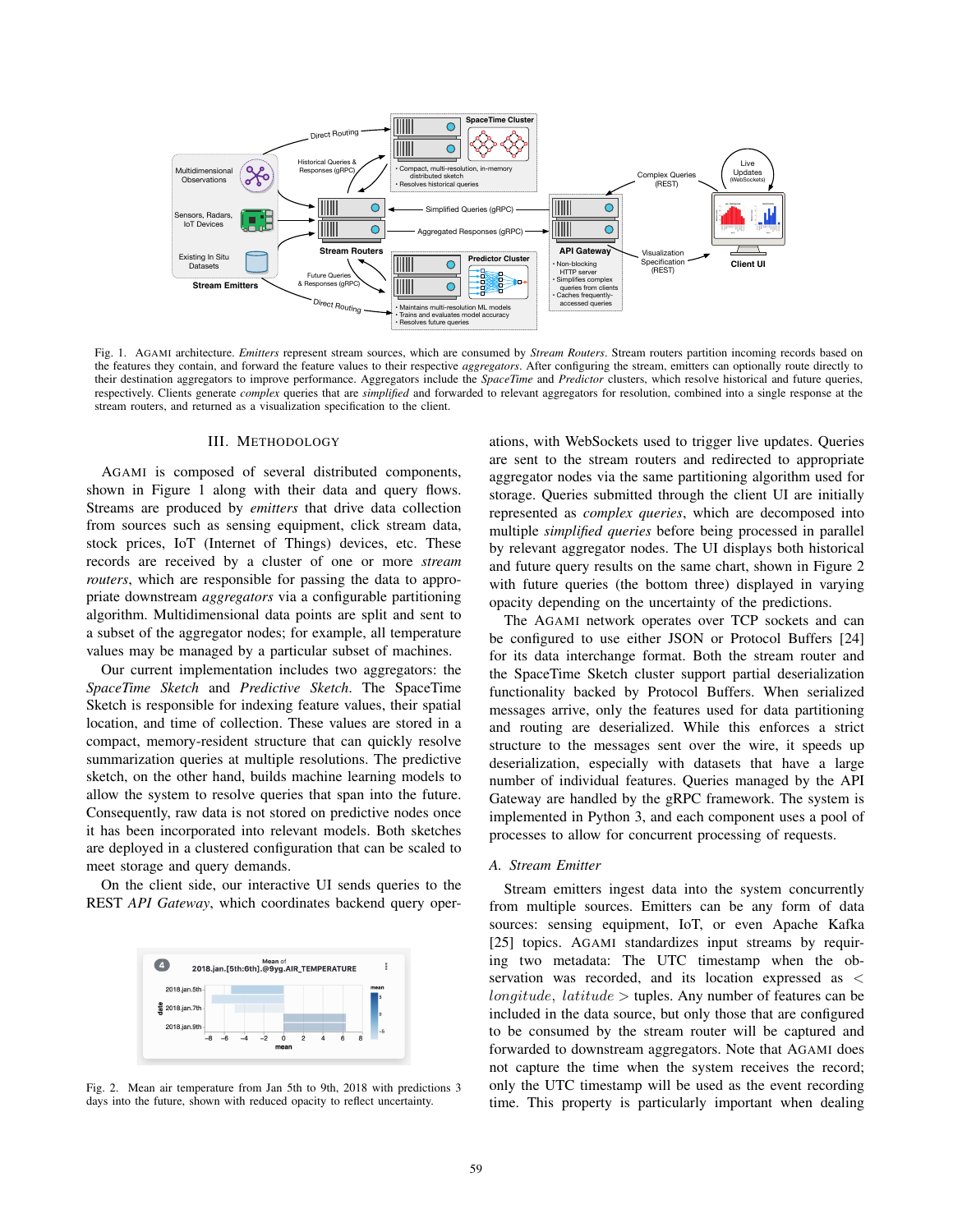with a variety of geographically-distributed data sources that may include a range of different devices, and implies that stream sources do not have to emit records chronologically; an in situ dataset stored on disk could be emitted in reverse chronological order and the end result would be the same as if it was emitted chronologically.

After initial stream configuration has taken place with a stream router, emitters can optionally employ *direct routing* to transmit records to aggregator nodes. This requires more state information to be maintained by the client, but improves performance by avoiding bottlenecks at the stream routers. Changes to the routing table tend to be infrequent, and aggregator nodes will only accept direct transmissions from clients that are operating on the same version of the routing table. Clients with outdated routing tables or hardware that is unable to maintain network state efficiently (such as IoT devices) can fall back on using the stream routers.

# *B. Stream Router*

The stream router handles distribution of incoming data points and client queries. Upon receiving a new record, the stream router deserializes it, extracts its individual features, and forwards the feature values to their destination aggregator(s). The stream router must deserialize and interpret the features in the input stream because we allow sparse records with only some of the features present, and we also support adding new features and aggregator nodes at run time. Multiple stream routers can be deployed at larger scales, in which case the routing table is synchronized across the cluster.

*Data Partitioning*: the stream router maintains a routing table that maps features in the input stream and their ranges of values to a cluster of aggregator nodes. When a new aggregator starts and registers itself with the stream router, it is assigned a feature with the smallest cluster size to maintain load balancing. Partitioning is based on numeric values or spatial coordinates.

*Multi-Process Stream Handlers*: input streams are handled by a pool of processes, with incoming features mapped to an outgoing queue associated with each destination aggregator. Mappings are updated and transmitted to the stream handlers each time a new aggregator registers with the stream router.

*Query Processing*: queries are forwarded to their appropriate clusters based on the routing table. Complex queries generated by clients often translate to large amount of simple queries, so the stream router pre-computes a list of queries for each aggregator node and submits them in batches. This improves performance because only a single trip is required to collect query results, making the query latency less sensitive to network overhead.

# *C. SpaceTime Sketch*

A cluster of SpaceTime Sketch instances provides indexing functionality in AGAMI. The SpaceTime Sketch maintains aggregated statistics of incoming records at multiple resolutions. The sketch is structured as a directed acyclic graph (DAG) where each vertex in the DAG holds spatiotemporal metadata and an online running statistics object calculated via Welford's method [26]. The spatiotemporal metadata is encoded from the UTC Timestamp, Longitude, and Latitude in each input record, and it is structured hierarchically as year, month, day, hour, minutes, and Geohash [27]. Geohash is hierarchical Base-32 encoding scheme that represents two-dimensional *< longitude, latitude >* pairs as onedimensional strings. Longer strings refer to higher-precision spatial bounding boxes, and hashes that share similar prefixes are spatially proximate.

Structuring temporal metadata as year, month, day, hour, minutes provides a natural way to organize multiple levels of temporal resolution. Similarly, encoding longitude and latitude with the Geohash algorithm provides multiple spatial resolution by using different Geohash lengths. The topological ordering of the DAG requires that a vertex can only be pointed to by its parent vertex if and only if it inherits the parent's coordinate and expands its resolution either spatially or temporally by one level. Figure 3 shows a DAG built from two records (left side, white vertices were inserted first, followed by the right side, green vertices). Here, the two records share temporal nodes to conserve memory.

During insertion, our algorithm extracts spatial and temporal data from the input record and traverses the DAG to update statistics of the relevant vertices. Specifically, the algorithm starts from the spatial and temporal root of the DAG, updates child vertices that are within the spatial temporal scope of the new records, and creates new vertices and edges if they do not exist. The DAG is implemented using an adjacency list to store all vertices in the form of spatiotemporal coordinates. See Algorithm 1 for the recursive insertion algorithm.

| <b>Algorithm 1:</b> Recursive Insertion                             |  |  |  |  |
|---------------------------------------------------------------------|--|--|--|--|
| <b>Input:</b> Insertion value <i>val</i> , Insertion Geohash $gh$ , |  |  |  |  |
| Insertion time $t$ (year, month, day, hour),                        |  |  |  |  |
| and current vertex $v$ (qh, t, and s for statistics)                |  |  |  |  |
| let $under_t(t_1, t_2) =$ a function that return whether $t_1$      |  |  |  |  |
| equals and extends resolution of $t_2$                              |  |  |  |  |
| <b>let</b> $under_{gh}(gh_1, gh_2) =$ a function that return        |  |  |  |  |
| whether $gh_1$ equals and extends resolution of $gh_2$              |  |  |  |  |
| $v.s \leftarrow update(v.s, val)$                                   |  |  |  |  |
| if $t \neq v.t$ and under <sub>t</sub> $(t, v.t)$ then              |  |  |  |  |
| $t_{new} \leftarrow v.t$ with 1 more level of resolution from t     |  |  |  |  |
| <b>if</b> $(gh, t_{new}) \notin DAG$ then                           |  |  |  |  |
| add vertex $(gh, t_{new})$ to DAG                                   |  |  |  |  |
| $v_{new} \leftarrow (qh, t_{new})$                                  |  |  |  |  |
| $Insert(val, gh, t, v_{new})$                                       |  |  |  |  |
| if $gh \neq v.gh$ and $under_{gh}(gh, v.gh)$ then                   |  |  |  |  |
| $gh_{new} \leftarrow v.gh$ with 1 more level of resolution          |  |  |  |  |
| from $qh$                                                           |  |  |  |  |
| <b>if</b> $(gh_{new}, t) \notin DAG$ then                           |  |  |  |  |
| add vertex $(gh_{new}, t)$ to DAG                                   |  |  |  |  |
| $v_{new} \leftarrow (gh_{new}, t)$                                  |  |  |  |  |
| $Insert(val,gh,t,v_{new})$                                          |  |  |  |  |

This approach was selected due to several beneficial prop-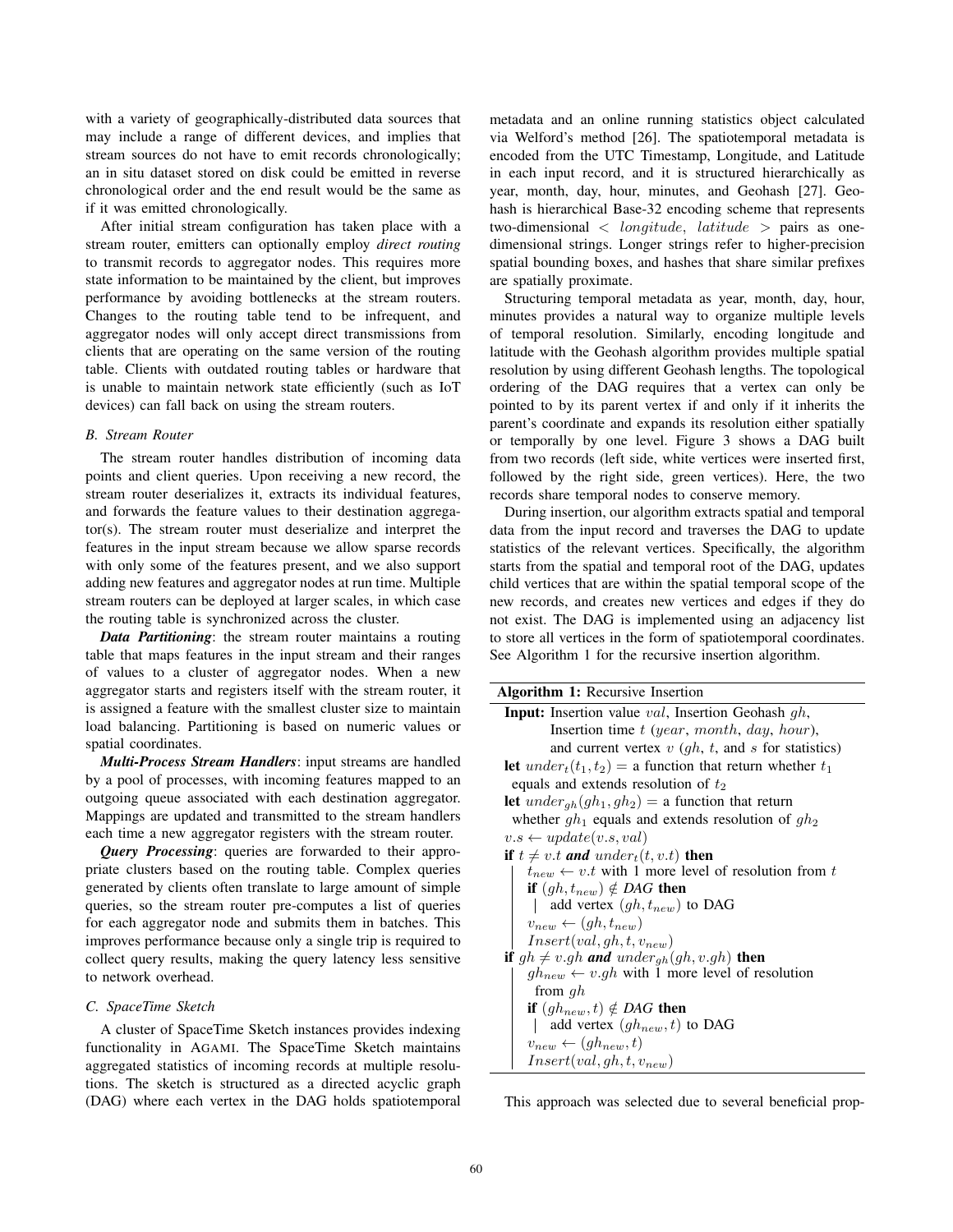

Fig. 3. DAG constructed from two records on Jun 15th 2019, one with a value of 5 (left side, white vertices) and a second record with a value of 10 (right side, green vertices) at two different Geohash locations: "abc" and "xyz." Notice the shared temporal nodes are updated with both statistics.

erties. Expanding a single record into multiple pre-aggregated spatiotemporal nodes avoids the need to perform aggregations on queries, which reduces latency. The edges between parent vertices and child vertices specify all spatiotemporal coordinates with one level of resolution higher than the parent vertex. This information is attached to each query result to provide insight on the distribution of higher resolution vertices that aggregate into the queried vertex, and it also enables the dataexploration feature "step into/out of time" and "step into/out of space" (discussed in detail in Section III-E). The edges also make aggregation possible with queries that skipped one or many intermediate resolutions. For example, a query for air temperature in 2018 on the 1st day of the month at 11pm will apply to all months in 2018 because a particular month was not specified. This is done by recursively traversing all vertices from 2018 with a wild card month that matches all months, but is still constrained to the 1st day of each at 11pm.

The size and the density of the data structure is dependent on the maximum level of resolution and the spatial and temporal complexity of the input stream, rather than the volume of the input stream. The maximum depth of the DAG, which determines the worst case traversal time, is the sum of maximum spatial resolution and temporal resolution. As an example, the DAG in Figure 3 has a depth of 6, temporal resolution of 3 (year, month, day), and spatial resolution of 3 (three Geohash characters).

*Pruning*: Tracking statistics at multiple resolutions allows the higher resolution vertices — which are often the majority of the DAG — to be pruned over time to preserve memory. Once pruned, the aggregated statistics can still be accessed from low resolution vertices, but fine-grained statistics will not be available. The amount of time that each level of resolution persists in memory is configurable (e.g., keep the last 10 days of hourly data, a year of monthly data, a year of 4-character Geohashes, etc.). The pruning algorithm routinely traverses the DAG to remove vertices that exceed these limits. If a particular vertex is selected for removal, its children can also be safely eliminated. The pruning algorithm runs in  $O(|V| + |E|)$ .

# *D. Predictive Sketch*

Similar to the SpaceTime Sketch, our Predictive Sketch operates on data that has been partitioned by the stream router.

This produces clusters of records that share similarity based on numeric, 1-dimensional feature values or two-dimensional spatial locations backed by the Geohash algorithm. Each *predictor node* maintains online machine learning models that are trained on the node's particular subset of the data. Predictor nodes are organized in a hierarchy to allow specialization and create an *ensemble* of models that can be leveraged either individually or as a group to combine predictions with a Mixture of Experts (ME) approach [28]. This is often advantageous when data is partitioned geographically; for instance, a top-level model could train on data for the US state of California, while finer-grained models specialize on data from San Francisco and Los Angeles.

*Indexing*: One or more features can be used to index records for predictions. When indexing spatial data, each predictor node maintains one or more trie data structures of Geohash strings to describe the spatial locations under their purview. The Geohash precision of the root of each tree is configurable and set to four characters by default to roughly represent the size of an average administrative boundary around a small state/province or large city. In the case of general feature values, records are placed in *feature buckets* that represent ranges of values with subsequent levels in the trie hierarchy increasing the bucket precision by decreasing the ranges of values maintained by each vertex.

*Training*: The predictive sketch allows several online machine learning models to be trained at each vertex in the trie for forecasting feature values. To ensure broad applicability, AGAMI can train most models available in the Scikit-Learn [29] and XGBoost [30] libraries (including Random Forests, Gradient Boosting, Linear Regression, Neural Networks, etc.). Model parameters and the dependent and independent variables for each model are defined in a configuration file to reflect use case and dataset characteristics. In the case of XGBoost models, the system will selectively employ GPU acceleration based on observed training times; more complex models are better suited to GPU acceleration but simpler models are trained on the CPU to avoid overheads associated with transferring data between main memory and the GPU.

Instead of updating the models immediately as each new record arrives, AGAMI collects small batches of new data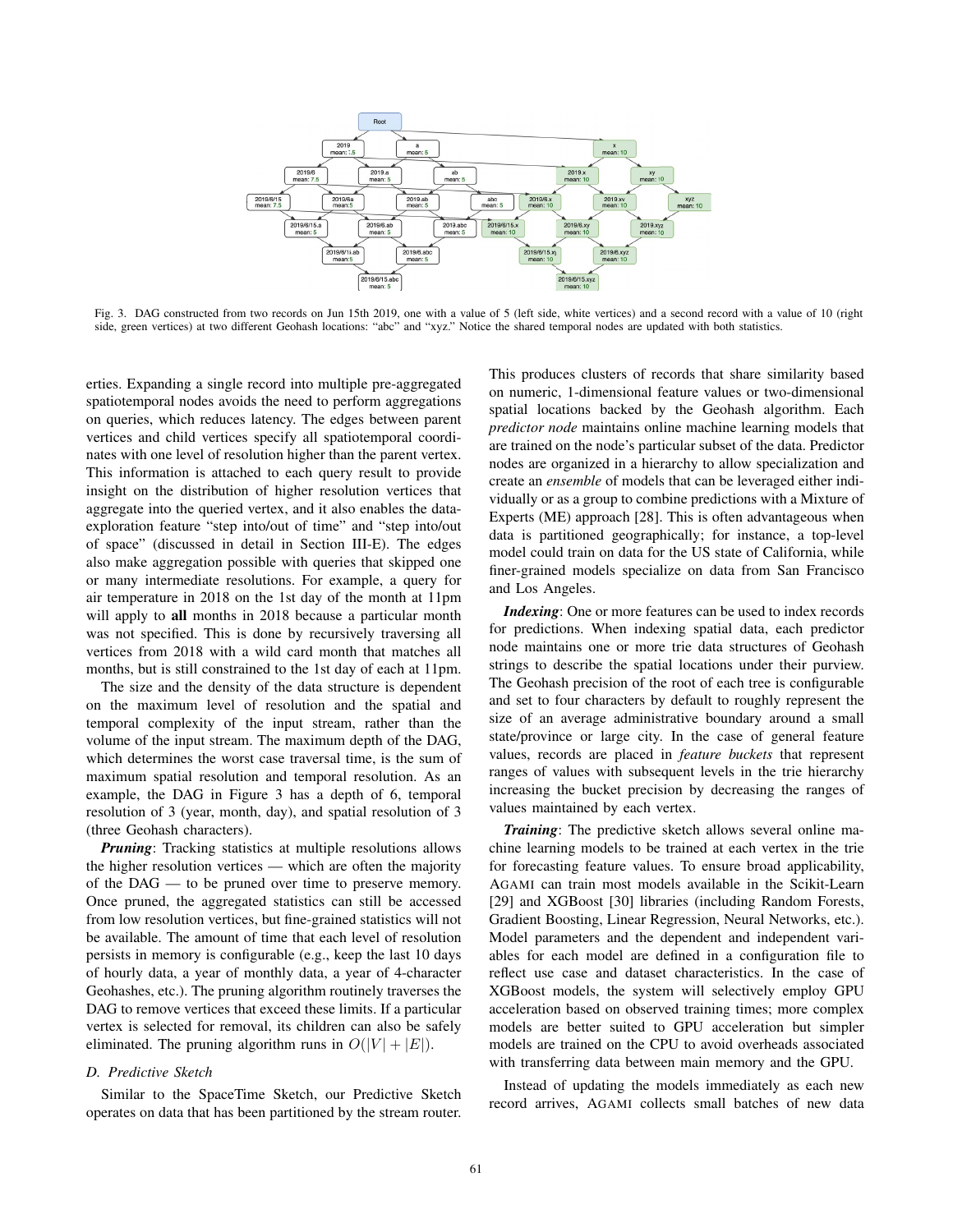

Fig. 4. The dashboard includes a live feature monitor on the left and pinned queries on the right.

points to amortize the CPU/GPU costs associated with training. In situations where the incoming stream velocity is low, prediction nodes use a *training time interval* to flush partial batches of data for training. This interval is set to 15 seconds by default, meaning that if a complete batch is not received over a span of 15 seconds the partial batch will be used to update relevant model(s). To ensure predictions remain relevant as the input data changes, old training data can be aged out based on a configurable threshold (e.g., removing training data that is over one year old).

In many datasets, records that are numerically or geospatially similar often influence one another. For instance, the weather in a particular location tends to influence other nearby weather patterns. We provide a configurable *neighborhood threshold* to incorporate these circumstances into our machine learning models to improve accuracy; models associated with a particular Geohash or feature bucket will also include data from surrounding Geohashes at the same resolution.

*Making Predictions and Measuring Uncertainty*: Once the models are trained, using them to make predictions is straightforward. When a query arrives, the predictor node determines the set of vertices with relevant models by extracting features from the query and traversing the trie. The models are then used to predict each of the future data points and the results are sent back to the stream router. Results are accompanied by an *uncertainty list* that reflects the confidence in the predictions; depending on the model, these values can be provided directly or calculated from a *test set* of raw data that evaluates how well the model can predict known values that were not included during training.

#### *E. User Interface*

Our backend infrastructure allows for interactive data visualizations with predictive data points to be generated in the web browser. The main considerations with displaying these visualizations was to support interactivity as well as streaming data. This resulted in two main pages: a *dashboard* and a *builder* page. The dashboard displays live data for each feature as well as pinned queries from the builder. The builder has an emphasis on data exploration and allows for quick query building as well as chart interactions that support exploring the data by "stepping into/out of" time and space with respect to the selected data point.

*Dashboard*: The dashboard in Figure 4 includes live updating feature charts. The right side of the interface includes all pinned queries from the builder. These pinned queries serve as a way to make specific comparisons or as a quick way to save queries. Pinned queries can also include future predictions that are displayed with reduced opacity proportionate to the confidence in the prediction.

*Targeted Exploration*: In terms of interactivity, the builder page supports targeted data exploration using complex queries. Complex queries are a way to condense potentially long lists of queries into shorter, more readable queries. With ranges and multiple selections, specific questions can be built into queries that are then displayed as charts. These queries also have support for wildcards meaning that the queries do not need to include every feature; e.g., spatial location can be excluded to get data from all areas. As an example, the query 2016.[feb:may].[1st:10th].@9q.Temperature retrieves temperature values from a particular year (2016), a range of months (February through May), specific days (the 1st through the 10th only) located at Geohash 9q.

*Iterative Exploration*: The charts that are generated in the builder page include a context menu that can be accessed with a double click. This allows for more options including downloading the source specification for the given chart. To promote data exploration, four options are included: stepping into time, stepping out of time, stepping into location, and stepping out of location. This allows for ways to explore data beyond the original query. If the original data point selected is 2018.jan.1st.@9ygq, stepping into time would display a chart with all times on 2018.jan.1st. This would effectively be the same as the 2018.jan.1st.[12am:11pm].9ygq complex query. Stepping out of time from the original data point would give a query such as 2018.jan.@9yq. Note that the day has been removed from this query. Stepping into a location selects all sub-locations within the current Geohash range and increases the prefix string by one character, while stepping out removes one character. This allows users to be able to easily explore (step around) the data spatially and temporally. The supported chart interactions can be seen in Figure 7.

*Chart Generation*: The charts from these two pages are created using Altair [31], a declarative statistical visualization library. First, the API Gateway is passed a complex query and a chart type. This complex query serves as an abstraction of a list of base queries; the flow can be seen in Figure 6. A complex query may look something like 2018.[jan:dec].[1st:31st].@9ygq.Precipitation. This query is tokenized and parsed and then broken up into simple queries. In this example, the complex query would expand into 372 (12\*31) simple queries with months spanning from January to December and days spanning from the 1st to the 31st. The API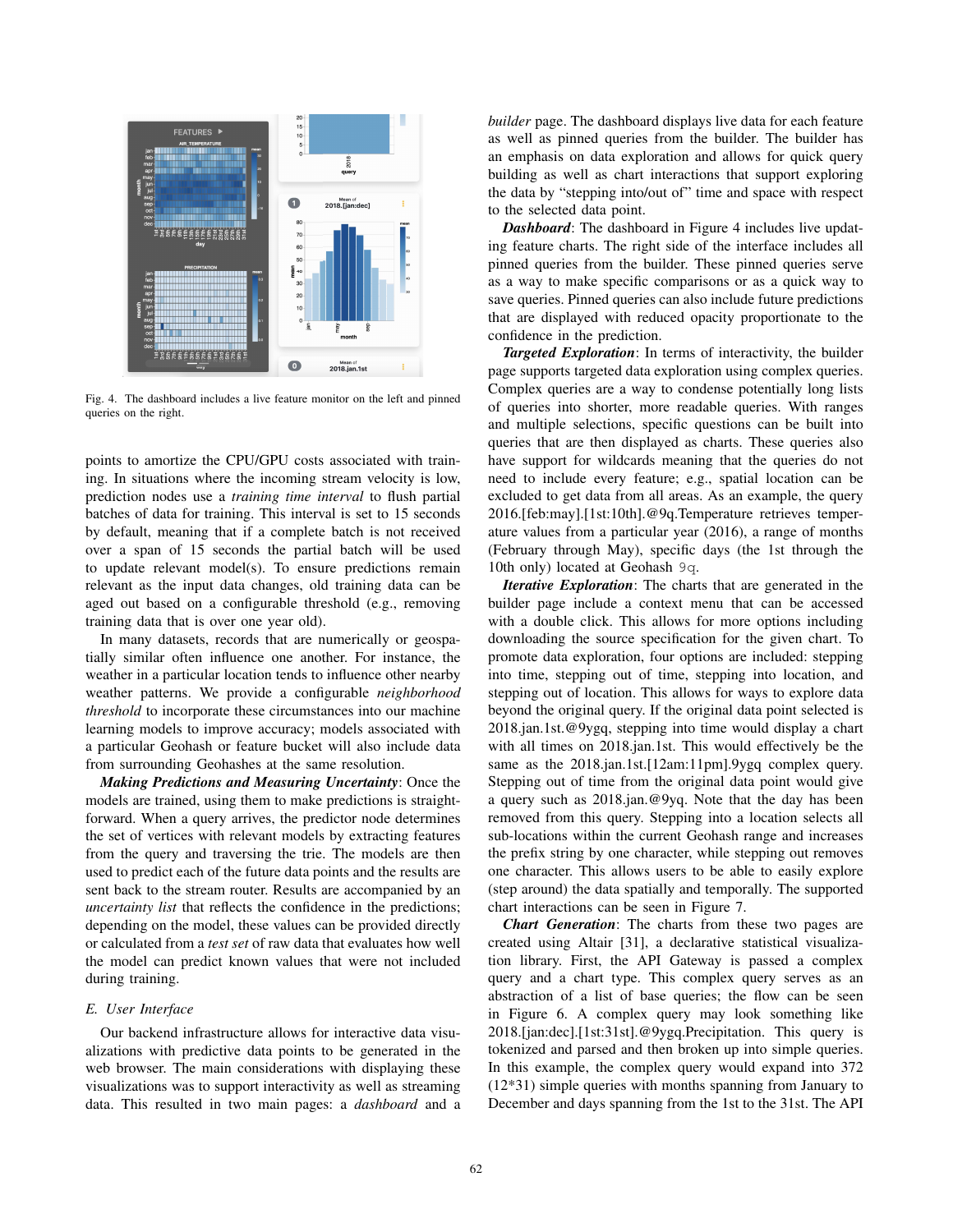

Fig. 5. The builder allows for targeted exploration using complex queries. The left column stores a history of queries. The right column shows the charts corresponding to the query. The charts in the right column also have support for "step into/out of" context options, the option to download the Vega-lite spec, and the ability to pin queries to the dashboard.



Fig. 6. This figure illustrates the flow from a complex query to the final chart. The user first inputs a complex query. This is parsed into different token types. Then a Cartesian product is used to generate base queries that are used to query the system. This results in statistics that are then used to generate the charts in the browser. Note that the query is dot separated.



Fig. 7. Builder charts support multiple forms of exploration: stepping in/out of Geohash and stepping in/out of time. The query 2018.jan.1st.@9ygq.Air Temperature expands to 2018.jan.1st.[12am:11pm].@9ygq and 2018.jan.1st.[@9ygq6, @9ygq8, ...].Air Temperature. The same query gives 2018.jan.1st.@9yg.Air Temperature and 2018.jan.@9ygq.Air Temperature when stepping out. These four charts give more context to the current query temporally and spatially.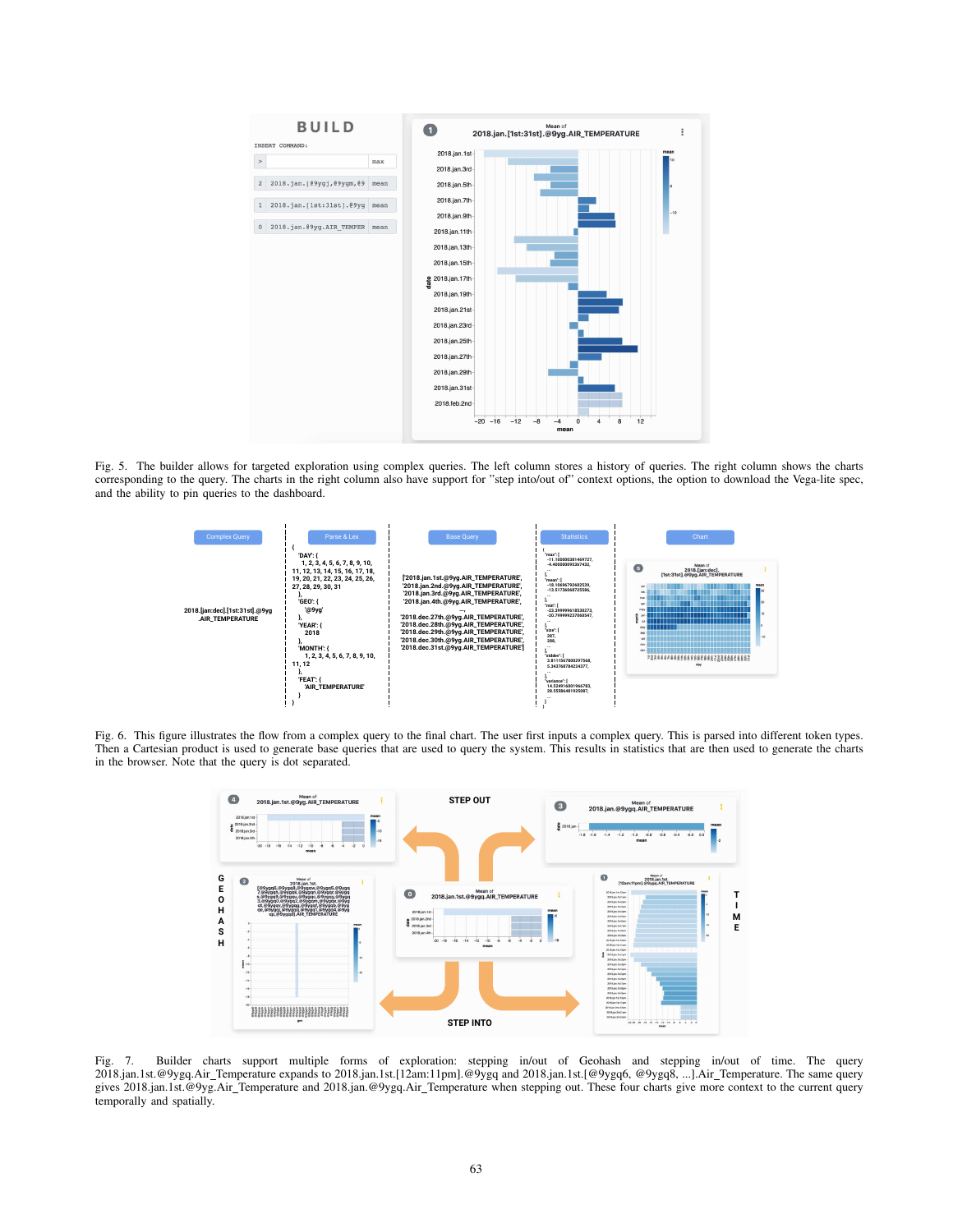Gateway then fetches all the results from the Stream Router. Note that these expanded simple queries include "impossible" dates like February 31st. The Stream Router will return empty results for such dates. With these results, the chart can now start to be rendered on the client side. Instead of generating the graphics at this point, Altair allows for a JSON specification to be built instead. This JSON specification is built using Vega-Lite [32], a high-level grammar for interactive data visualization.

Due to the nature of the query language, there is no guarantee that a specific part of the query can be used for the x- and y-axes. One option is to use the queried feature as the x-axis and its corresponding value(s) for the y-axis. However, this is not always easy to read so is used as a fallback. With the complex query abstraction, we can have one, multiple, or none of a given token: year, month, day, hour, feature, or Geohash. If we have a single range such as 2018.[jan:dec].@9ygq.Precipitation, it is likely that the user wants to inspect data from January to December. In this case, months would be much easier to read as an axis label. Other cases follow with a very similar logic: two ranges of values leads easily to a heat map based on each of the ranges. In this heat map, the color of the cells are encoded by the value. If no ranges are given, but there is an element related to a date, it will be used for the x-axis. In other cases such as three ranges, a bar chart is used with the query as the axis label. In all of these charts a sequential color scale is used.

When the Vega-lite chart specification has been created, the JSON is sent to the client browser using web sockets. The client then renders the chart with Vega-Embed [32] and displays the information with the Vue.js, a lightweight MVVM framework.

*Query Caching*: To optimize query latency and performances, simple query results from both the SpaceTime and Predictive sketches are cached on the API Gateway in a Time Aware Least Recent Used (TLRU) cache [33] with a 60-second timeout. The API Gateway only fetches results and predictions from the Stream Router if the input Complex Query translates to simple queries or prediction requests that result in cache misses. Caching simple query results and prediction results can drastically improve the query latency of subsequent queries by avoiding requests to the entire cluster.

#### IV. EXPERIMENTAL EVALUATION

We evaluated AGAMI with the U.S. Surface Climate Observing Reference Networks (USCRN) dataset [34] from the National Climatic Data Center (NCDC). The dataset consists of climate measurements taken every 5 minutes from several locations within the United States. To aid in demonstrating the scalability and processing throughput of our system, the stream emitters in the following benchmarks were configured to produce data as fast as the network could support, i.e., faster than real time. Features in the dataset include UTC date, UTC time, precipitation, solar radiation, longitude, latitude, humidity, air temperature, and surface temperature. Our test



Fig. 8. SpaceTime sketch memory consumption. While the memory consumed by sketch remains low even with unbounded growth, enabling pruning of the DAG provides a predictable memory consumption profile.

environment consisted of 12 machines with 4-core Xeon E3- 1230 v6 CPUs running at 3.5GHz, with 32GB of memory and 1 Gbps network. Benchmarks were carried out using CPython 3 on CentOS 7, Linux kernel 3.10.

#### *A. Data Structure Microbenchmarks*

Our methodology consists of several distributed components, so our first set of evaluations tested each data structure in isolation to minimize interference.

*SpaceTime Sketch Memory Usage and Pruning*: A key aspect of our approach is the compactness of the statistics maintained by the SpaceTime sketch. We evaluated memory consumption of one of the sketches in the cluster as records were streamed into to the system, along with a second iteration of the test with DAG pruning enabled. The results of this experiment are shown in Figure 8. Without pruning, memory usage is low (approximately 2.7 MB for 100,000 records on a single node) but grows as more vertices and edges are added to the DAG. Enabling pruning functionality allows for more predictable memory consumption over time, but also means that older records will be collapsed into higher-level vertices that are less accurate. This makes it possible to tune the SpaceTime sketch based on hardware capabilities as well as the accuracy requirements of the particular deployment.

*Sketch Insertion Speed*: While stream emitters and routers play a large role in overall system performance during ingestion, aggregator clusters must be able to process incoming records quickly to prevent placing backpressure on upstream components. We tested the SpaceTime and Predictive nodes in isolation to measure their ingestion speed. In the case of the SpaceTime sketch, this involves creating DAG nodes and edges along with running statistics instances, while Predictive nodes must collect batches of records and incrementally train machine learning models. The SpaceTime sketch was able to insert 988.8 records/s, and the Predictive sketch could ingest 490.9 records/s. Training machine learning models tends to be more CPU-intensive, but AGAMI can be configured to train less often to ease computational load. The scalability of our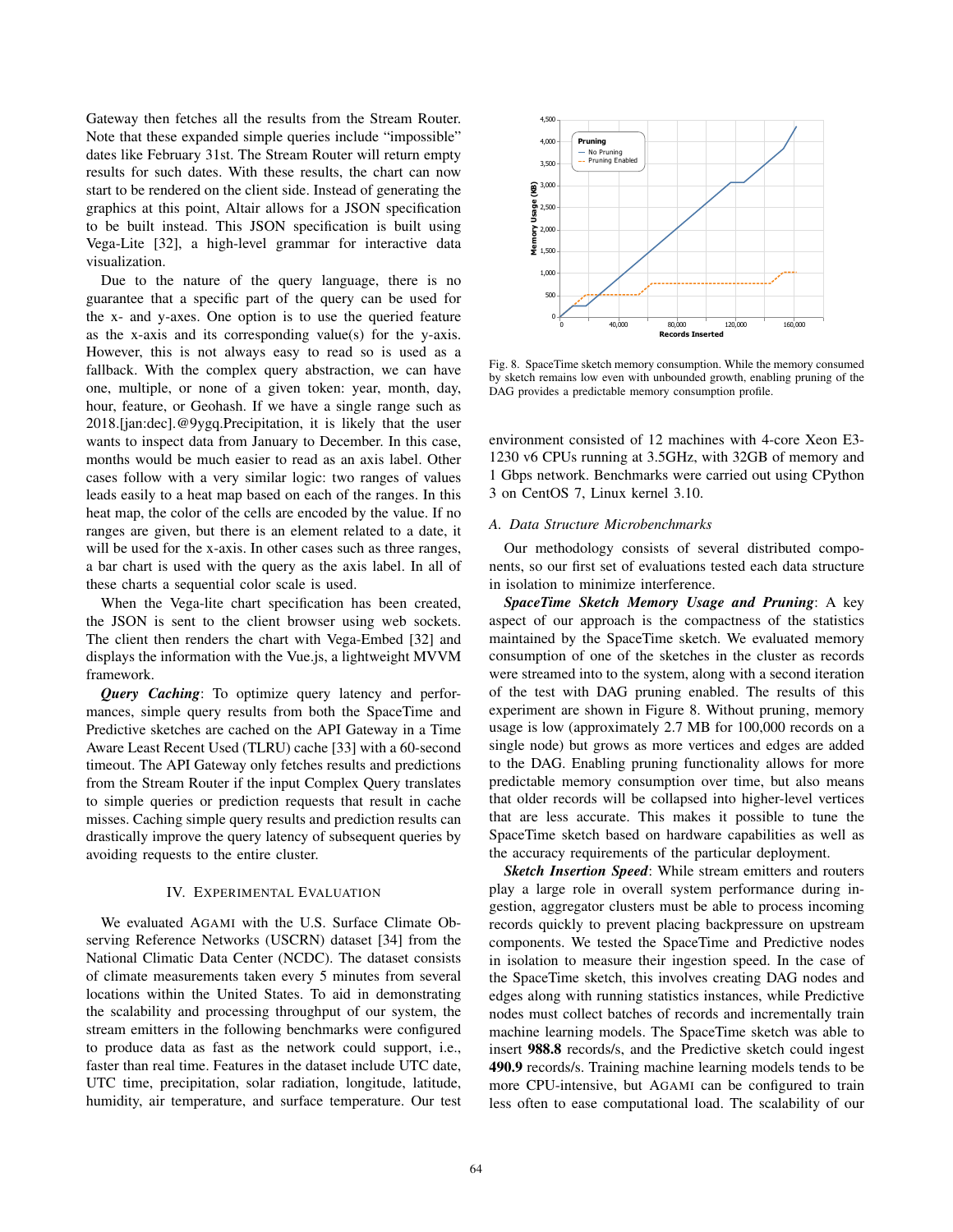design also means that in this case deploying two predictive nodes for each aggregator node would result in near-uniform insertion speeds.

*Message Serialization Overhead*: AGAMI can employ both JSON and Protocol Buffers [24] for serializing the messages transmitted between components. Our initial implementation used JSON, but migrating to Protocol Buffers provided a substantial decrease in message sizes while maintaining similar serialization/deserialization speed. To evaluate the performance differences between these two serialization formats, we monitored message sizes and serialization/deserialization times while streaming 300,000 records into the system. Table I summarizes the results of this experiment.

TABLE I JSON AND PROTOCOL BUFFER SERIALIZATION OVERHEAD.

| Performance                    | <b>JSON</b> |           | <b>Protocol Buffers</b> |       |
|--------------------------------|-------------|-----------|-------------------------|-------|
| Metric                         | Mean        | <b>SD</b> | Mean                    | SD.   |
| Message Size (bytes)           | 671.39      | 11.67     | 83.86                   | 7.94  |
| Serialization Time $(\mu s)$   | 395.88      | 6.30      | 389.76                  | 23.18 |
| Deserialization Time $(\mu s)$ | 782         | 0.53      | 25.40                   | 3.91  |

In general, JSON-based communication tends to be easier to debug, so we allow both serialization formats to be selected in the AGAMI configuration. Note that while Protocol Buffers are used internally for communication between components in the system, visualization specifications are always represented in JSON format.

*Prediction Accuracy*: To evaluate our predictive sketch, we selected an XGBoost regressor trained to predict air temperature in Manhattan, Kansas. Features used were latitude, longitude, year, month, day hour, and sine/cosine of the day of the year (cyclic encoding to reflect that days near the end of the year are temporally close to days near the beginning of the next year). Parameters used for the model included a maximum tree depth of 8, minimum child weight of 0.001, shrinkage factor  $(\eta)$  of 0.5, and the default objective function (regression with squared loss). After parameter tuning, the MAE resulted in 17.59. Figure 9 shows 10,000 randomlyselected predictions made by the model; while other models produced by our system may be more or less accurate than this example, our visualizations always include uncertainty information (varied opacity) so users can judge how reliable the predictions are.

# *B. End-to-End System Benchmarks*

Our second set of evaluations involved the two main entry points and data processing paths of AGAMI: (1) ingesting, processing, and aggregating data streams, and (2) parsing, resolving, and producing results for user queries.

*Stream Ingestion Scalability*: To ensure AGAMI scales as more resources are added to the system, we used 12 stream emitters to ingest our dataset and increased the number of aggregator nodes to scale out, for a maximum of 40 aggregator nodes on our test cluster (4 aggregators per machine distributed across 10 machines, with 3 machines hosting emitters). As



Fig. 9. Accuracy of an XGBoost regressor model predicting air temperature in Manhattan, Kansas. Features used were latitude, longitude, year, month, day hour, and day of the year.



Fig. 10. Aggregation throughput (records ingested per second) as AGAMI scales out with more aggregator nodes.

shown in Figure 10, AGAMI scales out in an approximately linear manner, with minor overhead from distributed communications. Note that unlike our insertion microbenchmark, this experiment includes the full serialization, communication, and network overheads seen in a real-world deployment.

*Query Latency*: To test query performance, we compared our initial design (complex queries broken into many single queries) with batch querying. Queries were randomized and submitted to the API Gateway using 200 concurrent client threads. Combining queries and their results into batches reduces the amount of messages sent between components in the system, thereby reducing socket connection and serialization overhead, which led to a substantial improvement in response times. Figure 11 demonstrates these response times; the complete query operation took roughly 500 ms for all batch operations, but the latency of single queries increases linearly. We continued to test up to a 500-query batch — representing an approximate upper bound for query complexity generated by our  $UI$  — which completed in 625 ms on average.

### V. CONCLUSIONS AND FUTURE WORK

AGAMI addresses a particular niche in the world of big data: streaming, in-memory aggregation for live visualizations